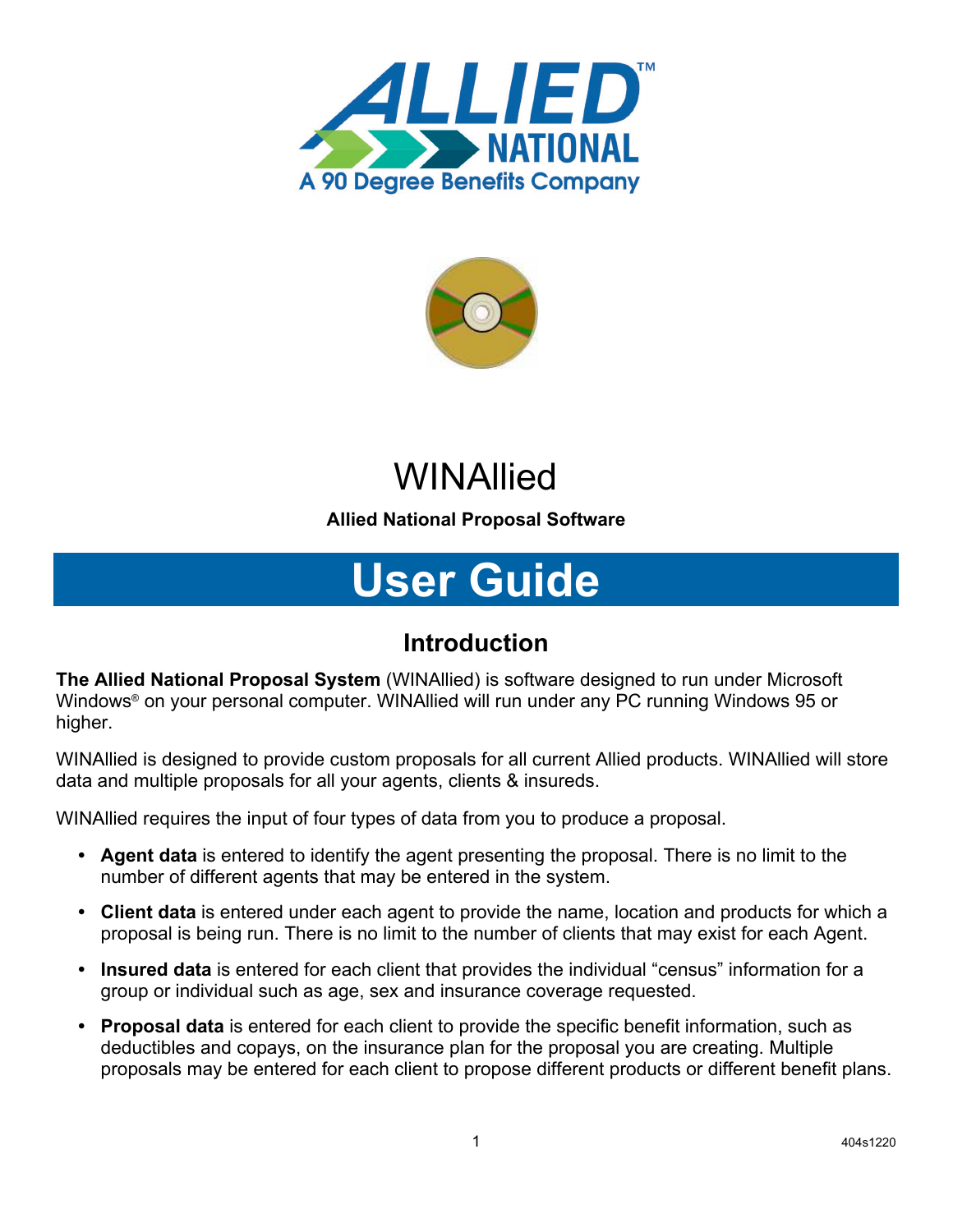## **Computers and Windows**

To put WINAllied to its best use, some general information about your computer and about Microsoft Windows is helpful.

## **Your Computer**

WINAllied will run on any system capable of running Windows 95 or higher, but there is a minimum system requirement to allow efficient running of the program. For PCs using, Windows 10, Windows 8, Windows7 or Windows Vista, the program must be run in compatability mode with administrator rights. For detail instructions, see our website at

[http://www.alliednational.com/software\\_download.htm.](http://www.alliednational.com/software_download.htm)

The WINAllied programs and data files are copied onto your computer's hard drive during the installation process. By default this location is C:\Program Files\Winallied. You can modify this location during the installation.

A shared network installation is also possible to allow multiple users to connect to the program simultaneously and share the same data files. Please review the directions on the download website linked above.

Most computers and software are very reliable. However, because of the infinite number of hardware configurations and software designs, there are always things that can go wrong. Here are a few words of advice:

- **BACKUP YOUR SYSTEM REGULARLY**–A system crash, a virus, or just plain bad luck can destroy a lot of work. Do a regular backup to protect your system and its data. If you can't back up the whole system, at least back up the WINAllied directory on your system. You'll be glad you did.
- **ERROR MESSAGES-If you get an error message from** the WINAllied system or if something just doesn't work right, call Allied's Sales Support line at 1-888-767-7133. We'll help you fix what is wrong so you can get back to what you should be doing - *selling insurance*!
- **MAKE SUGGESTIONS**–If you have a suggestion that would improve something in the system, please feel free to give us a call. We're not perfect, and we're always willing to accept advice from the people who are using our products.

#### **Microsoft Windows**

The great thing about Windows is that software programs written to run under Windows often have the same "look and feel" about them. They utilize some of the same functionality, such as control of your printer, and make it easier for you to learn how to use them. A few things that might help you in WINAllied (and other Windows programs) are as follows:

**TAB KEY–Windows makes good use of the TAB key on** your keyboard. When you want to move around between data entry fields within a Windows program, you use the TAB key on your keyboard. When entering data in WINAllied, TAB allows you to move forward from one field to the next. (Shift-TAB allows you to move backwards notice the arrow keys on the TAB key go both ways.)

- **CLICK AND DOUBLE-CLICK**–In "Windows speak" clicking on something means using your mouse. You use your mouse to move the pointer/cursor on your screen (usually it's a little pointer arrow). When the pointer is over the button or object you want to use, you "click" the left mouse button. This tells Windows, "DO SOMETHING." There's also the double-click. You use double-clicks in WINAllied to select agents and clients. A double-click just means quickly clicking the left mouse button twice.
- **ALT KEY**–The ALT key on your keyboard is used along with another key on your keyboard as a "Quick Key." A quick key is just a keyboard shortcut of a function that you could use your mouse to do. But sometimes it's easier to keep your hands on the keyboard, especially when entering a long client census! What does ALT do? You'll notice that most of the buttons in the WINAllied system have names on them with one letter underlined (like Quit or Save). That means that hitting ALT+Q (at the same time) will do the same thing as clicking on the Quit button with your mouse.



*REMEMBER: ALT+S is the keyboard shortcut to SAVE data you enter in the system. It's the quick way to do it!*

## **The WINAllied System**

#### **Current Agent and Client**

When a user first enters the WINAllied system, the Agent Page is displayed by default. At the bottom of the screen is a status bar with information about the current agent, current client and the current user (if you've input user information). When first entering the system, you may select from existing agents and clients or ADD a new agent or client. Until you select or add an agent or client, the status bar is blank.

**FIND AGENT/FIND CLIENT:** If you have previously added agents and clients to the system, you can display them using the *FIND AGENT* and then the *FIND CLIENT* buttons or use the *CLIENT*  **SEARCH** button on the utility menu.

**FIND AGENT:** To find an agent in the WINAllied system, enter the first part of the agent's last name in the Agent Name or # text box, then click on *FIND AGENT*. This will display a list of all agents matching the information you entered in the text box. You can also enter an agent's specific Agent # (this is used primarily by Allied). If you leave the *Agent Name or #* field blank and click *FIND AGENT*, you will see a display of all the agents you currently have in the WINAllied system. To select an agent from the display, simply double click on that agent. You will then see that agent's information displayed on the Agent Page.

**FIND CLIENT:** To find a client (you must first have selected an agent – you're just looking for the client's of that agent), enter the first part of the client name in the *Client Name* text box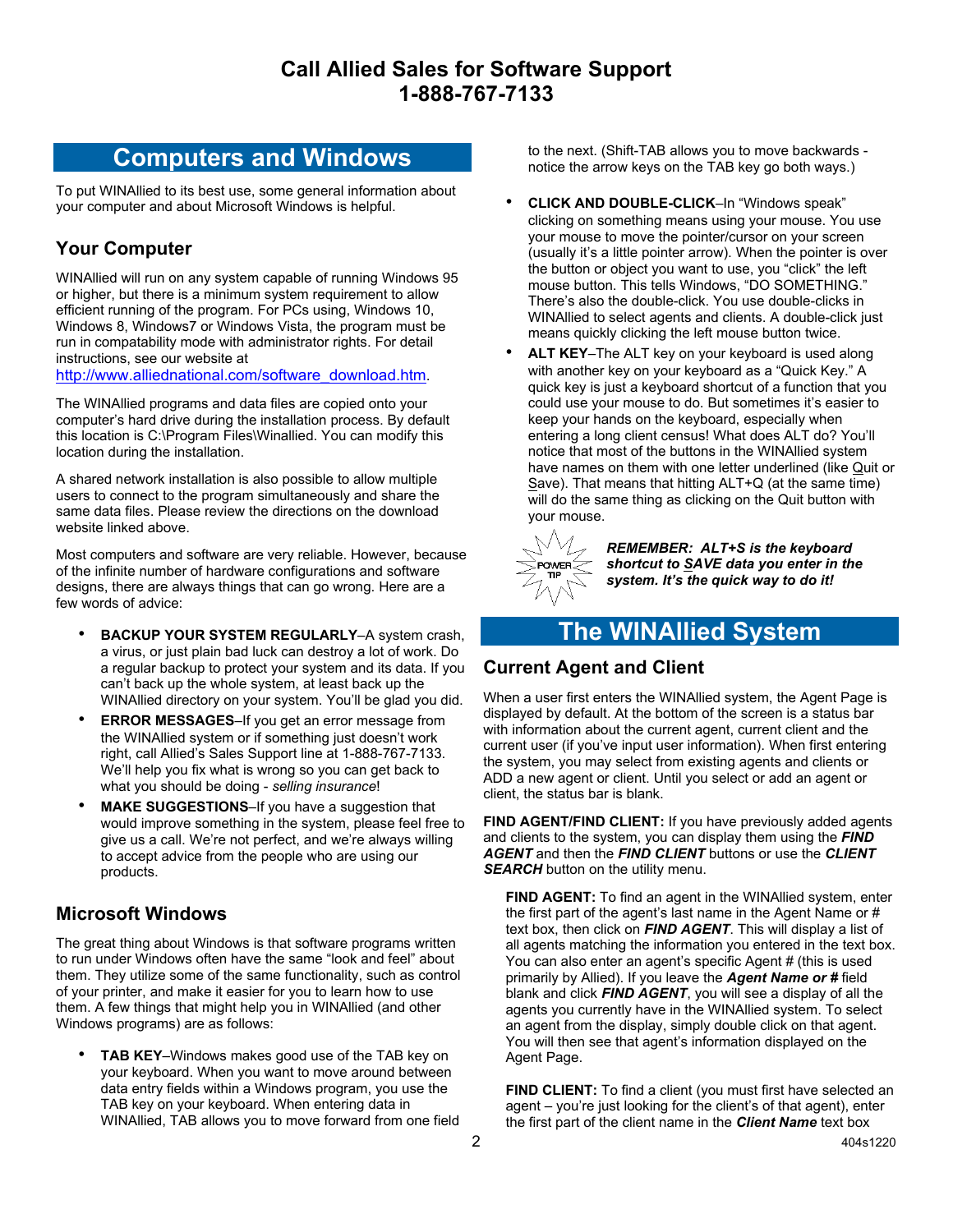and click the *FIND CLIENT* button. This will display a list of clients matching your entry in the text box. If you leave the text box blank and click *FIND CLIENT*, ALL clients for the current agent will be displayed. To select a client from the display, simply double click on that client. You will then see that client's information displayed on the Client Page.

**CLIENT SEARCH:** This feature is on the Utilities menu. Click on the **Utilities** menu at the top of the screen, then choose **CLIENT SEARCH**. Follow the instructions on the screen to load any client in your system without having to first load the agent or knowing who the agent is.

#### **Agent Page**

The agent page contains information about the current agent. The agent information is simply used to provide you with a way to store data about the agent.

The only required information is the agent's last name. The Agent ID (used by Allied) is optional information you can use to help find existing agents in the system.

**TO ADD A NEW AGENT:** You can *ADD* a new agent to the system by clicking on the *ADD* button at the bottom of the page. Enter the information you wish to keep on this agent then click on the *SAVE* button (or use ALT-S as the keyboard shortcut for saving). After entering a new agent, the client tab now becomes highlighted and available. You can now enter client data for a client that will be associated with this agent.

### **Client Page**

**ADD A NEW CLIENT**–To add a new client, click on the *ADD* button at the bottom of the client page. The only required information for a client is:

- **Client Name**
- ZIP Code
- Effective Date–After entering ZIP code and effective date, the system will automatically display all products that are available to quote (based on ZIP code and effective date)
- SIC information–All group products require the input of the group's SIC designation for accurate quoting. If you don't know this code, click on SIC search and you can select from a list of all SIC codes, grouped together by industry for easy search and selection.
- Product(s) to Quote select ALL products you wish to quote for this client

The other information on the client page is optional information about the client. It is not necessary to complete this information to produce a proposal. After adding the information on your new client, click on the *SAVE* button to properly save the information.

**DENTAL QUICK QUOTE**–This optional product button can be used to quickly produce group dental quotes without entering detailed census information. If you are proposing multiple products (such as Wellness Horizons<sup>®</sup> and Allied™ Dental Design) you will be entering a full census anyway and won't need the quick quote option.

However, if you are ONLY quoting the Dental Design plan, using the Dental Quick Quote will save you from entering a full client census. To use the Dental Quick Quote follow these steps:

- Make sure Dental Design is a selected product under Products to Quote.
- Click on the Dental Quick Quote button.
- Enter the "census" by giving the numbers of "employee only", "employee/spouse", "employee/children" & "full family" coverages. (Example: If there are 4 employees with no dependents taking coverage - enter "4" next to employee only).
- Choose the benefits for the client.
- Choose the printout options.
- Click on SAVE/PRINT to save your "census" and print out a proposal.

#### **Insured Page**

The insured page is the census list of insureds for the current client. Each new insured must be *ADDED* and *SAVED* in the system. The Insured List in the lower right of the screen shows all of the existing insureds for the current client. You can also import a spreadsheet census into the system. See the section of this guide under MENU/DATA UTILITIES for further help.

**TO ADD A NEW INSURED:** Click on the *ADD* button (or hit *ENTER - this is a special feature on the insured page to help quickly do ADDS for large groups*). This places you in add mode to enter the required information for each insured:

- NAME–Enter the insured's name or use the autonumbering feature if names are not necessary in your proposal.
- DOB–Enter the insured's date of birth (MM/DD/YY). This will automatically calculate the insured's age. If DOB is unknown, use the TAB key to move the AGE field.
- AGE–If DOB is left blank, then you must fill in the AGE field with current age of the insured.
- SEX-Enter M or F
- COVERAGE–Enter I (Insured Only), S (Self & Spouse), C (Self & Children), F (family)
- SPOUSE'S DOB–No longer required for quoting Allied **Products**
- •• # CHILDREN– No longer required for quoting Allied Products
- BENEFITS FOR CURRENT INSURED–This section allows you to choose the benefits for which this insured will be quoted. This allows for insureds to waive coverage for certain benefits when proposing multiple plans or benefits.

After entering all necessary information for an insured, click on the SAVE button or use ALT-S for a keyboard shortcut to the SAVE button.

**INSURED LIST:** The Insured List in the lower right-hand corner is the listing of the census for the current client. As you *ADD* new insureds, this list grows. This list gives you a way to quickly verify census information on a group by listing the main information on each insured.

If you want to view the specific information for an individual insured that is on the list, just click on that insured (anywhere in their row), and you'll see all of their information displayed on the Insured Page. If you need to change some of this information, just modify it and then click *SAVE*. The information will now be updated.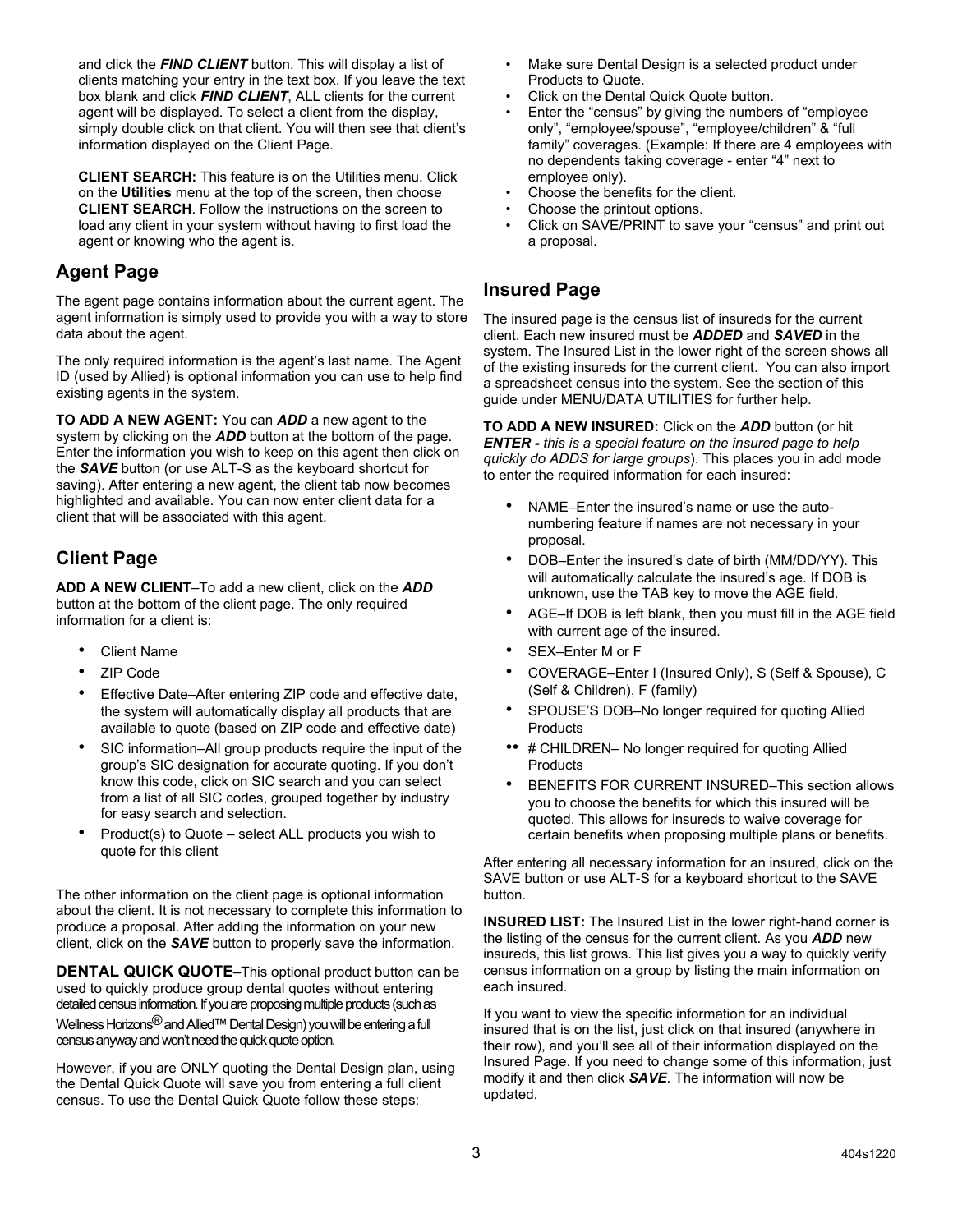**CLASS and EDIT CLASS BUTTON:** The class and edit class feature allows you to quickly enter or change benefits for insureds based on the class to which they have been assigned. By default, all insureds are assigned to Class 1. If you're quoting a multi class plan with different plans for each class, use this feature. Just type in the description for the class (e.g. Management/Salaried, etc) and then check the box for whether they will be on a major med plan. If this box is unchecked, it means this class is only eligible for a MEC or Cost Saver type limited benefit plan.

## **Proposal Page**

The proposal page is used to select benefits for each proposal you wish to run on the current client. Only those products chosen for the current client are available to be proposed at this time.

**PROPOSAL LIST:** The Proposal List is the listing of the proposals for the current client for each product selected. (To see Wellness Horizons Major Med proposals you must be on that page). As you ADD new proposals, this list grows. This list gives you a way to quickly see basic proposals you have already created for a client.

If you want to view the specific information for a proposal on the list, just click on that proposal and you'll see it displayed on the Proposal Page. If you need to change some of this information, just modify it and then click *SAVE*. The information will now be updated.

**TO ADD A PROPOSAL**–Choose the tab for the product you wish to propose and click on the ADD button.

**Funding Advantage (small group level funded health)**–The following information is required for a Funding Advantage Major Med Proposal:

- PLAN–Enter the plan type to be quoted.
- DEDUCTIBLE- choose deductible here.
- COPAY- choose copay here.
- COINSURANCE– choose coinsurance here.
- OUT-OF-POCKET- choose out-of-pocket here.
- RX PLAN–Enter the plan benefit for Outpatient Prescription Drugs. Choosing none means there are NO outpatient prescription drug benefits being quoted. \$500 SUPPLEMENTAL ACCIDENT BENEFIT–Check this box for this optional benefit. MEDICARE PRIMARY–If this group is subject to Federal TEFRA laws (group of 20 or more) then MEDICARE PRIMARY must be *unchecked* to indicate Allied is primary payer for any insured age 65 or over.
- PPO NETWORK-If this plan is a PPO plan, choose the appropriate network. By default only those networks available in the client's home state are available. Click on the *All networks* button to view all available networks in all states for selection.
- ADD LOAD–This field should only be used at the direction of Allied Sales Support staff who will determine if a load for health status (or any other reason) is necessary. Allied will direct you on what number to enter here. By default ADD LOAD should be 0.90 (this is the preferred rate - 1.0 is considered a standard rate).
- DUAL CHOICE QUOTE Groups may choose to quote different benefit plans for different classes of employees. To use this option, define your classes and set each employee into the proper class (click on edit class button on the insured page). Then create dual option proposal for

Funding Advantage and/or MEC/Cost Saver and define the class for which the proposal applies.

When done entering the benefit information for this proposal, click on the SAVE button (or use the keyboard shortcut ALT-S). This proposal is now saved. Multiple proposals for each client can be ADDED and SAVED to see how various benefit combinations affect rating.

**ALLIED™ DENTAL DESIGN (small group dental)**–Click on the Dental Design tab and then on the ADD button to add a new dental proposal. The Dental Design plan offers multiple plan options. Click on the down arrows next to each selection to view the available plan options for your group.

After selecting these options, click on the SAVE button (or use the keyboard shortcut ALT-S). This proposal is now saved. Multiple proposals for each client can be ADDED and SAVED to see how various benefit combinations affect rating.

**COST SAVER** (– Click on the ADD button to add a new Cost Saver proposal. The following benefit options must be saved:

- PLAN Choose the plan you wish to quote.
- MEDICARE PRIMARY–If this group is subject to Federal TEFRA laws (group of 20 or more) then MEDICARE PRIMARY must be *unchecked* to indicate Allied is primary payer for any insured age 65 or over.
- PPO select a PPO network for the coverage.
- DUAL CHOICE QUOTE Groups may choose to quote different benefit plans for different classes of employees. To use this option, define your classes and set each employee into the proper class (click on edit class button on the insured page). Then create dual option proposal for Wellness Horizons and/or Cost Saver and define the class for which the proposal applies.

#### **Printing Proposals**

To print a proposal, go to the Proposal Page and then click on the PRINT button. The WINAllied Proposal Printing Page will be displayed.

The Proposal Printing Page allows you to select the following:

- The proposal(s) you wish to run
- The optional information that can be printed out with the proposals
- Whether you wish to print to your printer or display the proposal on screen (which can then be printed)
- Printer Setup-This allows you to choose the specific printer and setup for printing.

SELECT PROPOSAL NUMBER–If you wish to print only one proposal, click on the Select Proposal Number box and choose the proposal you wish to run.

PRINT ALL–This command button allows you to print out all proposals for the current client.

PROPOSAL PAGES FUNCTIONS – This is a list of available print options for the particular product/quote you are printing. If the option is highlighted in blue, it is turned ON. This is the default for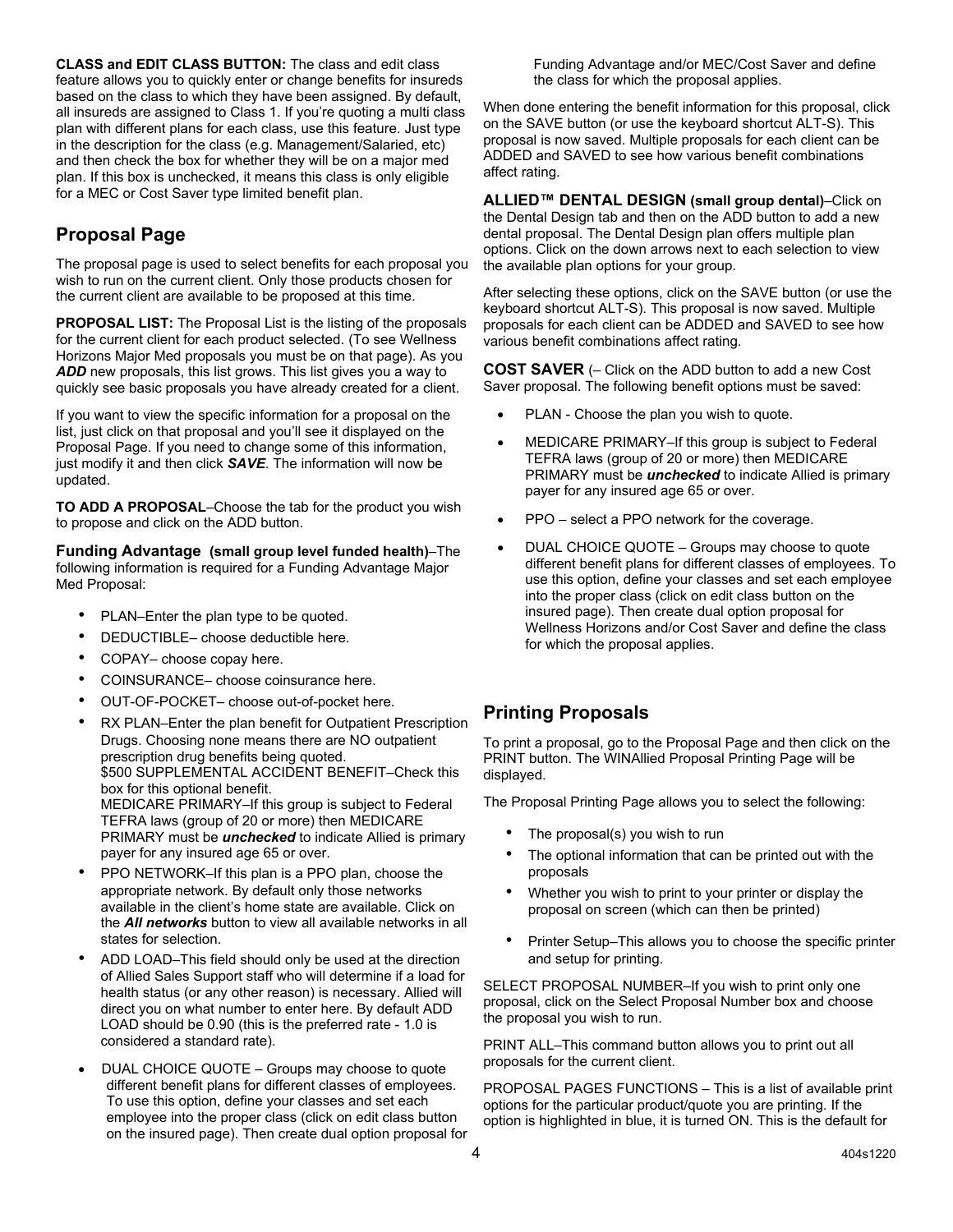most print options. For Example: Clicking on the PRINT COVER PAGE option to deselect it will omit the Cover Page from the proposal

# OF COPIES–Allows you to print multiple copies of the client's proposal.

PRINT TO–Allows you to select Print To Screen , Print to Printer, or export directly to a PDF. Printing to your screen allows you to quickly view a proposal and then, if desired, print the proposal page.

PRINT THE PROPOSAL–After all selections have been made, click on this button to start the proposal printing process. After the printing process is complete, a message box will appear and alert you that "Printing is Complete."

EXPORT FEATURE: Any report that has been printed to screen can be exported to Adobe PDF format and saved. This is a great way to save copies of your quotes and to transmit via fax or email to anyone needing to see the report.

#### **SUMMARY OF BENEFITS AND COVERAGE**

This new summary report, mandated by the Affordable Care Act, is available as a separate report for each group major medical plan being presented. From the Proposal Printing menu, select the appropriate proposal number from the drop down, then click on the PRINT SUMMARY OF BENEFITS & COVERAGE button.

## **Menu**

The WINAllied System has a menu bar at the top of the screen. The different menu items provide tools to perform several functions described:

#### **DATA UTILITIES**

**EXPORT CLIENT/CENSUS**–This will allow you to export the client and census information for the current group to an external data file (called export.mdb). This file can then be copied to another computer (or sent to Allied Sales Unit) and imported into that computer's list of clients. This makes it easy to transfer large clients between computers where reentering the client and the census data is too time consuming.

**IMPORT CLIENT/CENSUS–**This will allow you to import a client that exists in the current export file. By default, the export file (export.mdb) must exist in your C:\Program Files\WINAllied folder on your PC. Currently the only data imported are the Client record and the Insured records. Proposal (benefit) data is not imported.

**EXPORT/IMPORT HELP**–Click on this button to view a brief online help message on using the Export and Import functions.

**CLEAR EXPORT DATABASE**–This deletes all clients from the current users export file. This is just for "housecleaning" purposes if your export file gets too large.

**PURGE DATA** – At any time you can purge old clients and proposals from your system using this feature. Click on this menu item and then enter a "cutoff" date. All data entered prior to this date will be deleted from your system.

**IMPORT SPREADSHEET CENSUS** – Rather than individually typing in a census for a large group, WINAllied supports the importing of a spreadsheet containing the appropriate census. The census must be in the appropriate spreadsheet template which can be downloaded by clicking on the DOWNLOAD SPREADSHEET TEMPLATE. You may copy and paste from your own spreadsheet into the template to provide the appropriate information.

#### **REPORTS**

**CLIENT CENSUS REPORT**–This report will show a list of the current insured census for a group. This is an easy way to compare your data entry against the census provided. Another easy way to print a census is to "right click" on the census list on the insured page. It will prompt you for printing instructions when you do this.

**FUNDING ADVATANGE QUOTE SUMMARY REPORT**–This report will print a summary of the number of clients and products quoted for a given time frame. When you click on this button, it will prompt you for the START DATE and END DATE for the report. If you enter 1/1/2018 for a start date and 12/31/2018 for an end date, the report will summarize all quotes between those two dates.

**RECENT QUOTES** – This report will print a detail of all clients entered in the system between the dates you specify for the current agent. This can be a good followup system to track recently done quotes.